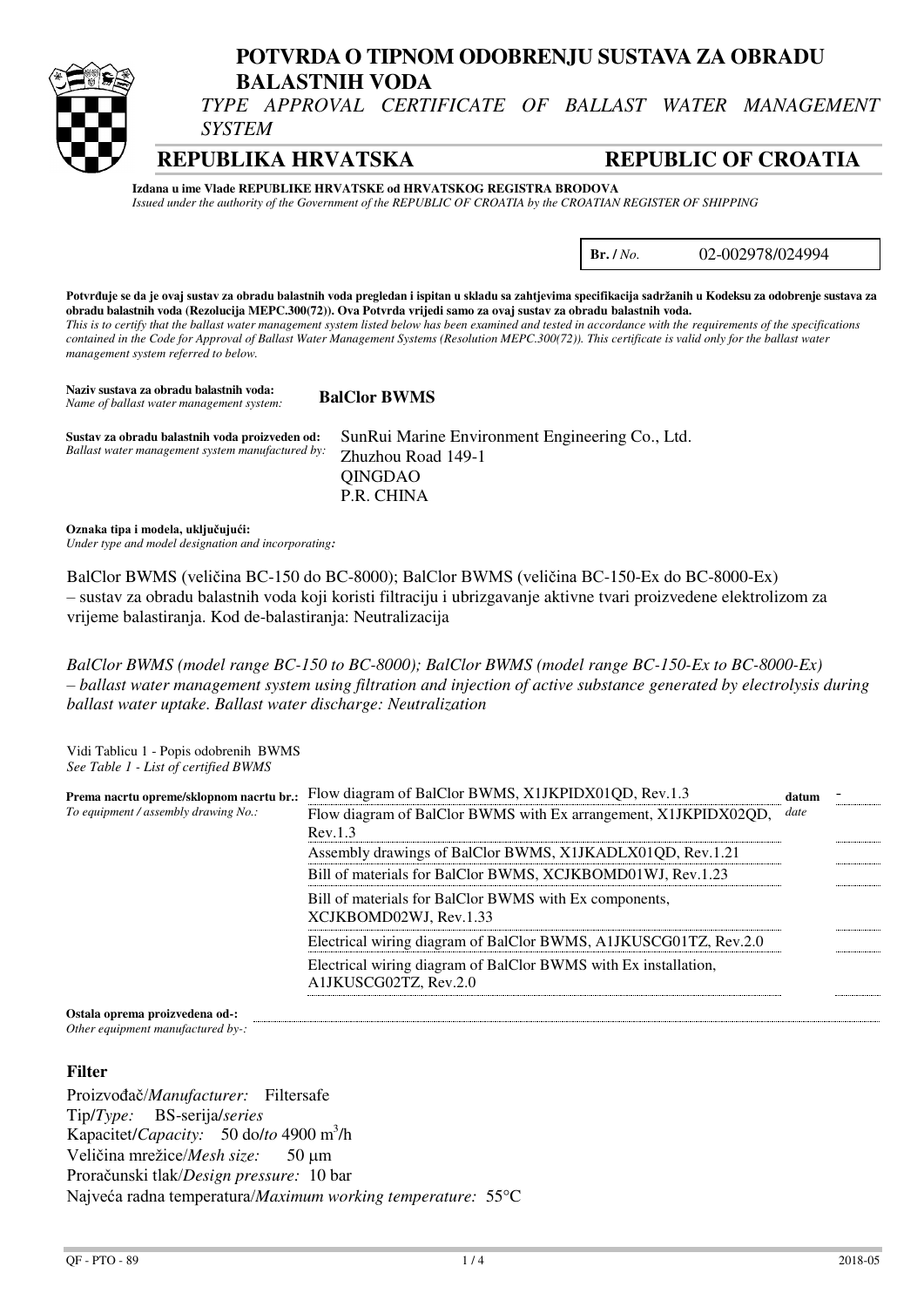## **Filter**

Proizvođač/*Manufacturer:* SunRui Luoyang Tip/*Type:* SRF-serija/*series* Kapacitet/*Capacity*: 100 do/*to* 3500 m<sup>3</sup>/h Veličina mrežice/*Mesh size*: 50 µm Proračunski tlak/*Design pressure:* 10 bar Najveća radna temperatura/*Maximum working temperature:* 55C

#### **Filter**

Proizvođač/*Manufacturer:* Boll & Kirch Tip/*Type:* 6.18.3-serija/*series* Kapacitet/*Capacity*: 320 do/to 4730 m<sup>3</sup>/h Veličina mrežice/*Mesh size:* 50 um Proračunski tlak/*Design pressure:* 10 bar Najveća radna temperatura/*Maximum working temperature:* 55C

### **Jedinica za elektrolizu/***Electrolysis unit*

Proizvođač/*Manufacturer:* SunRui Marine Environment Engineering Co., Ltd. Veličina/*Size:* EDU-150; EDU-300; EDU-500; EDU-1000; EDU-1500; EDU-2000; EDU-2500; EDU-3000; EDU-3500; EDU-4000; EDU-5000; EDU-6000; EDU-7000; EDU-8000 Najveći potvrđeni protok/*Maximum certified flow:* /h; do/*to* 8500 m<sup>3</sup>/h Proračunski tlak/*Design pressure:* 10 bar

**Prema nacrtu opreme/sklopnom nacrtu br.:**  -*To equipment / assembly drawing No.:* 

**datum \_**<br>*date* 

**Nazivni kapacitet obrade:** 170 - 8500 **<sup>m</sup>**  $m^3/h$  $Treatment rated capacity:$ 

**Ova Potvrda o tipnom odobrenju izdana je na osnovu odobrenja od norveških pomorskih vlasti, Potvrda br.: TAP00001BB, Rev.1.**  *This Type Approval Certificate is issued based on approval by Norwegian Maritime Authority, Certificate No.: TAP00001BB, Rev.1.*

**Kopija ove Potvrde o tipnom odobrenju mora se nalaziti na brodu opremljenom ovim sustavom za obradu balastnih voda, za pregled na brodu. Ako je Potvrda o tipnom odobrenju izdana na osnovu odobrenja od druge Uprave, potrebno je navesti tu Potvrdu o tipnom odobrenju.**  *A copy of this Type Approval Certificate shall be carried onboard a ship fitted with this ballast water management system, for inspection onboard the ship. If the Type Approval Certificate is issued based on approval by another Administration, reference to that Type Approval Certificate shall be made.*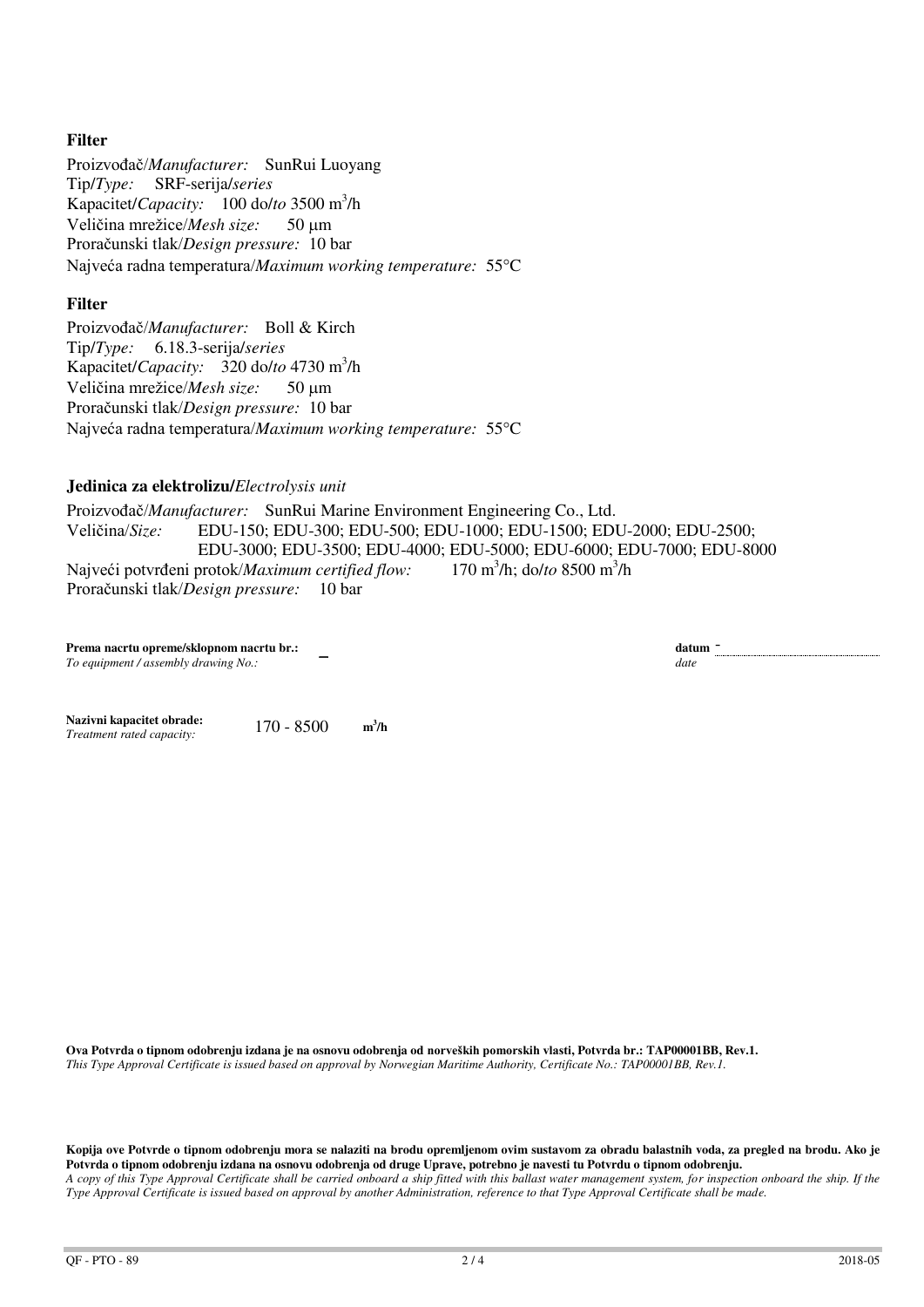| <b>Model</b>   | <b>Nazivni</b><br>kapacitet<br>obrade<br><b>Treatment</b><br>rated<br>capacity<br>$(m^3/h)$ | <b>Filter model</b><br>Filtersafe BS                                                                                             | <b>Filter model</b><br>SunRui Luoyang SRF | <b>Filter model</b><br><b>Boll &amp; Kirch</b><br>type 6.18.3 | Model jedinice za<br>elektrolizu/<br>Electrolysis unit model<br>(ćelija x broj/<br>cell x number) |
|----------------|---------------------------------------------------------------------------------------------|----------------------------------------------------------------------------------------------------------------------------------|-------------------------------------------|---------------------------------------------------------------|---------------------------------------------------------------------------------------------------|
| <b>BC-150</b>  | 170                                                                                         | <b>BS-025</b><br><b>BS-031</b><br><b>BS-050</b><br><b>BS-061</b><br><b>BS-061-T</b><br><b>BS-070</b>                             | <b>SRF-100</b><br><b>SRF-200</b>          | Size 200                                                      | <b>EDU-150</b><br>(E1 x 4)                                                                        |
| <b>BC-300</b>  | 350                                                                                         | <b>BS-061-ST</b><br>BS-100/101<br>BS-100/101-T<br><b>BS-101-ST</b>                                                               | <b>SRF-200</b><br><b>SRF-400</b>          | Size 200<br>Size 250                                          | <b>EDU-300</b><br>$(E1 \times 8)$                                                                 |
| <b>BC-500</b>  | 600                                                                                         | BS-150/151<br>BS-150/151-T<br>BS-200/201<br><b>BS-151-ST</b><br>BS-200/201-T                                                     | <b>SRF-400</b><br><b>SRF-600</b>          | Size 250<br>Size 300                                          | <b>EDU-500</b><br>$(E2 \times 12)$                                                                |
| <b>BC-1000</b> | 1200                                                                                        | <b>BS-201-ST</b><br><b>BS-300</b><br><b>BS-300-T</b><br><b>BS-300-ST</b><br><b>BS-400</b><br><b>BS-400-T</b><br><b>BS-400-ST</b> | <b>SRF-800</b><br><b>SRF-1200</b>         | Size 300<br>Size 400                                          | <b>EDU-1000</b><br>$(E3 \times 12)$                                                               |
| <b>BC-1500</b> | 1700                                                                                        | <b>BS-603</b><br>BS-603-T                                                                                                        | SRF-1600<br><b>SRF-2000</b>               | Size 500                                                      | <b>EDU-1500</b><br>$(E3 \times 12)$                                                               |
| <b>BC-2000</b> | 2200                                                                                        | BS-603-T<br><b>BS-804</b><br><b>BS-603-ST</b><br><b>BS-804-T</b>                                                                 | <b>SRF-2000</b><br><b>SRF-2500</b>        | Size 500<br>Size 600                                          | <b>EDU-2000</b><br>$(E4 \times 12)$                                                               |
| <b>BC-2500</b> | 2800                                                                                        | <b>BS-804-T</b><br><b>BS-1004</b><br><b>BS-804-ST</b>                                                                            | <b>SRF-2500</b><br><b>SRF-3500</b>        | Size 700                                                      | <b>EDU-2500</b><br>$(E4 \times 18)$                                                               |
| <b>BC-3000</b> | 3200                                                                                        | BS-1004-T<br>BS-1204/1206<br><b>BS-1406</b>                                                                                      | SRF-3500                                  | Size 700                                                      | EDU-3000<br>$(E4 \times 18)$                                                                      |
| <b>BC-3500</b> | 3800                                                                                        | <b>BS-1406</b><br>BS-1204/1206-T<br>BS-1406-T                                                                                    | SRF-3500<br>2 x SRF-2000                  | Size 700<br>Size 800                                          | <b>EDU-3500</b><br>$(E5 \times 24)$                                                               |
| <b>BC-4000</b> | 4300                                                                                        | BS-1204/1206-ST<br>BS-1406-ST                                                                                                    | 2 x SRF-2000<br>2 x SRF-2500              | Size 800<br>Size 900                                          | <b>EDU-4000</b><br>$(E5 \times 24)$                                                               |
| <b>BC-5000</b> | 5500                                                                                        | BS-1406-ST<br>2 x BS-1204/1206                                                                                                   | 2 x SRF-2500<br>3 x SRF-2000              | Size 900<br>2 x Size 700                                      | <b>EDU-5000</b><br>$(E5 \times 32)$                                                               |
| <b>BC-6000</b> | 6300                                                                                        | 2 x BS-1204/1206<br>2 x BS-1406                                                                                                  | 3 x SRF-2000<br>2 x SRF-3500              | 2 x Size 700                                                  | <b>EDU-6000</b><br>(E5 x 40)                                                                      |
| <b>BC-7000</b> | 7300                                                                                        | $2 \times BS-1406$<br>2 x BS-1204/1206-ST<br>2 x BS-1406-T                                                                       | 2 x SRF-3500<br>3 x SRF-2500              | 2 x Size 700<br>2 x Size 800                                  | <b>EDU-7000</b><br>$(E5 \times 40)$                                                               |
| <b>BC-8000</b> | 8500                                                                                        | 2 x BS-1204/1206-T<br>2 x BS-1206-ST<br>2 x BS-1406-ST                                                                           | 3 x SRF-2500<br>3 x SRF-3500              | 2 x Size 800<br>2 x Size 900                                  | <b>EDU-8000</b><br>$(E5 \times 48)$                                                               |